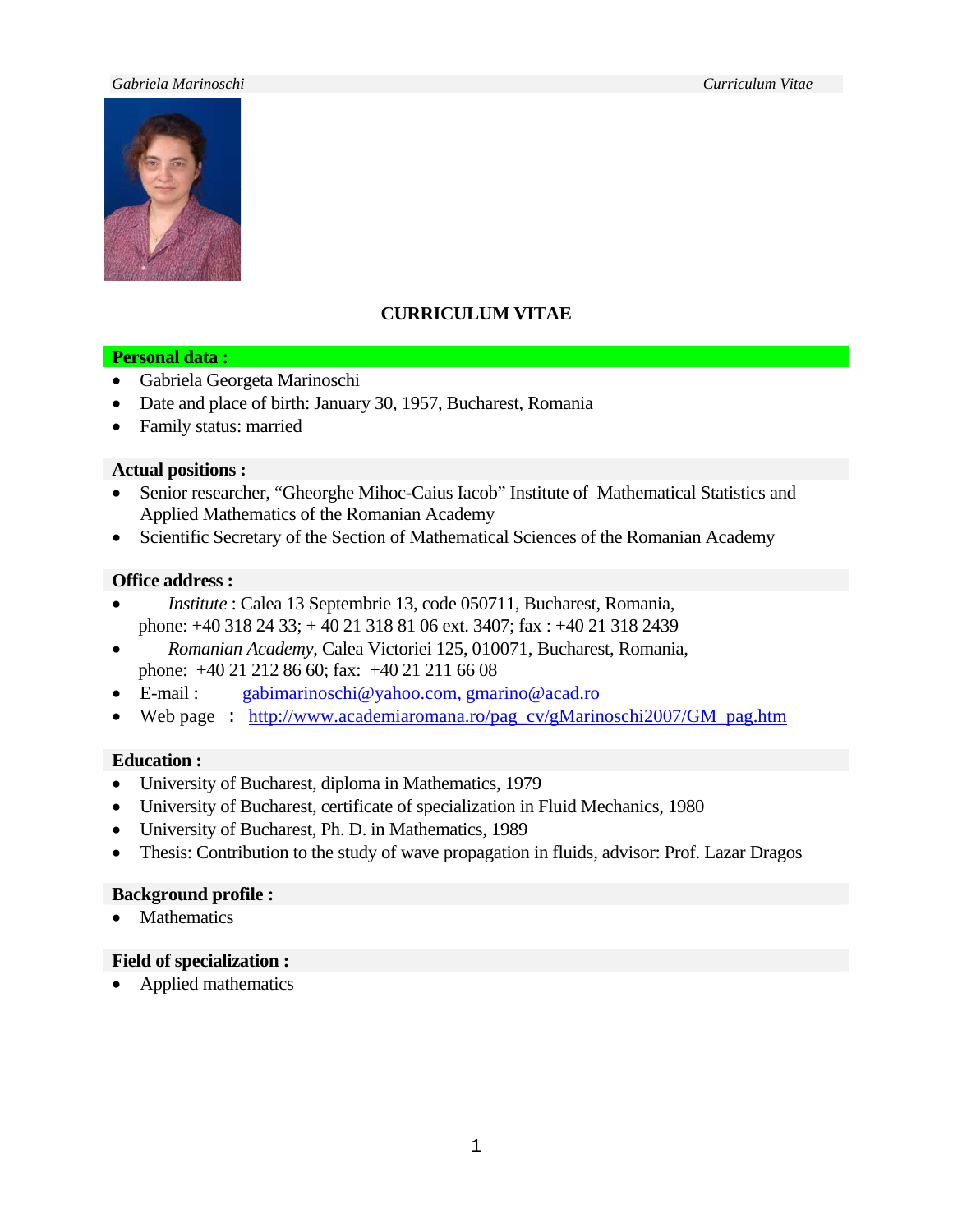# **Fields of current interests : applied mathematics**

- Modeling, functional methods and optimal control applied to nonlinear problems arising in :
- $\triangleright$  environmental flows (groundwater flows, infiltration, dispersion of pollutants)
- $\triangleright$  biological flows (population dynamics problems, biophysics, medicine)
- $\triangleright$  fluid dynamics and MHD flows
- Inverse problems
- Numerical analysis of the above nonlinear PDE's models

# **Language proficiency :**

- English, Italian and French: very well
- German: fair

# **Professional positions :**

- Mathematician, Institute of Meteorology and Hydrology, Bucharest, 1980-1985
- Scientific researcher, Institute of Meteorology and Hydrology, Bucharest, 1985-1990
- Senior researcher, Institute of Meteorology and Hydrology, Bucharest, 1990
- Scientific secretary, Romanian Academy, Section of Mathematical Sciences, December1990 present
- Senior researcher, "Gheorghe Mihoc-Caius Iacob" Institute of Statistical Mathematics and Applied Mathematics (former Institute of Applied Mathematics between 1991-2001), May 1991- present

# **Teaching experience :**

- Assistant professor, University of Bucharest, 1981-1984
- Assistant professor, Polytechnic University of Bucharest, 1983-1984
- Professor, Central China Normal University: November-December 2003, May-June 2004
- **Ph.D. coordinator**, since 2004

# **Results (see list of publications) :**

- $\bullet$  3 books
- editor of 5 books
- about 60 papers published in peer reviewed journals
- about 30 technical reports and computer soft
- about 50 papers presented at national and international scientific meetings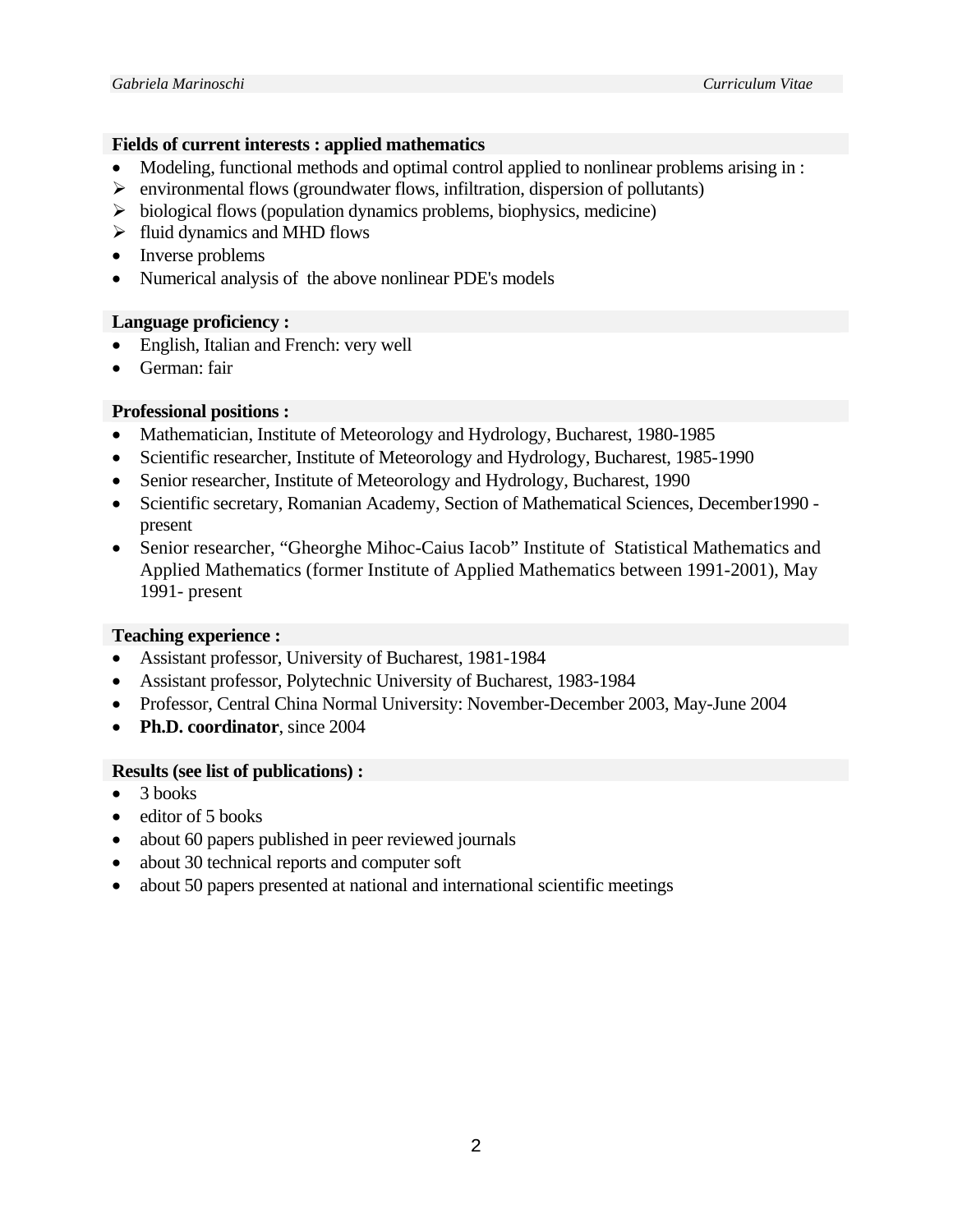### **Visiting appointments abroad :**

- University of Athens, Greece, NATO research fellowship: April-June 1994
- Center of Atmosphere Physics and Climatology of the Academy of Athens, Greece, visiting researcher: July 1996, August 1998, August 1999, September 2000
- Technical University of Athens: visiting researcher, March 2000
- Forschungszentrum Jülich, Germany, visiting researcher: September-October 1994, July 1995, May 1997, November 1999, October 2001
- Center of Optimal Control, and Discrete Mathematics, Central China Normal University, visiting professor: November-December 2003, May-June 2004
- University of Trento, Department of Mathematics, visiting researcher: April 2003, October 2003, April 2004, October 2004, April 2005, November 2005, March-April 2006, March 2007, October 2007, May 2008; October 2008
- University of Bologna: visiting professor, July 2005, September 2006, April 2008

# **Project coordinator :**

- ¾ **International projects** :
- EC contract No. EV5VCT 920214*, Critical parameters governing the mobility and fate of pesticides in the soil/aquifer system*, with Forschungszentrum Jülich, 1994-1996
- Bilateral cooperation *Analytical and numerical modelling of complex pollutant transport phenomena in surface waters,* with the Technical University of Athens, 1998-2000
	- ¾ **National projects** :
- RD- project of excellency, Contract CEEX-05-D11-25 / 2005-2007 (director of project)
- RD- project of excellency, Contract CEEX-05-D11-36 / 2005-2008 (partner-responsible of project)
- RD- project of excellency, Contract 2-CEx-06-D11-97/ 2006-2008 (partner-responsible of project)
- Advanced IDEAS Project, PN-IDEI ID\_404, 2007-2010 (member in the research team) ¾ **About 19 Grants financed by** :
- Romanian Academy: 1996, 1997, 2003-2004, 2005-2006
- Ministry of Research : 1998, 1998-1999, 1999-2001, 2001-2002
	- Ministry of Education and Research (CNCSIS): 2002, 2004 2005
		- ¾ **Research contracts** :
		- Annual several contracts concerning research and operative hydrological prognosis within the Institute of Meteorology and Hydrology, between 1981-1990
		- several contracts within IMA with the Institute of Meteorology and Hydrology, 1992-1994

# **Participant in other projects :**

# ¾ **International projects :**

• MIUR-PRIN Italy, "Teoria Matematica delle Popoplazioni: metodi, modelli, confronto con i dati", led by Prof. M. Iannelli, (2007-2009)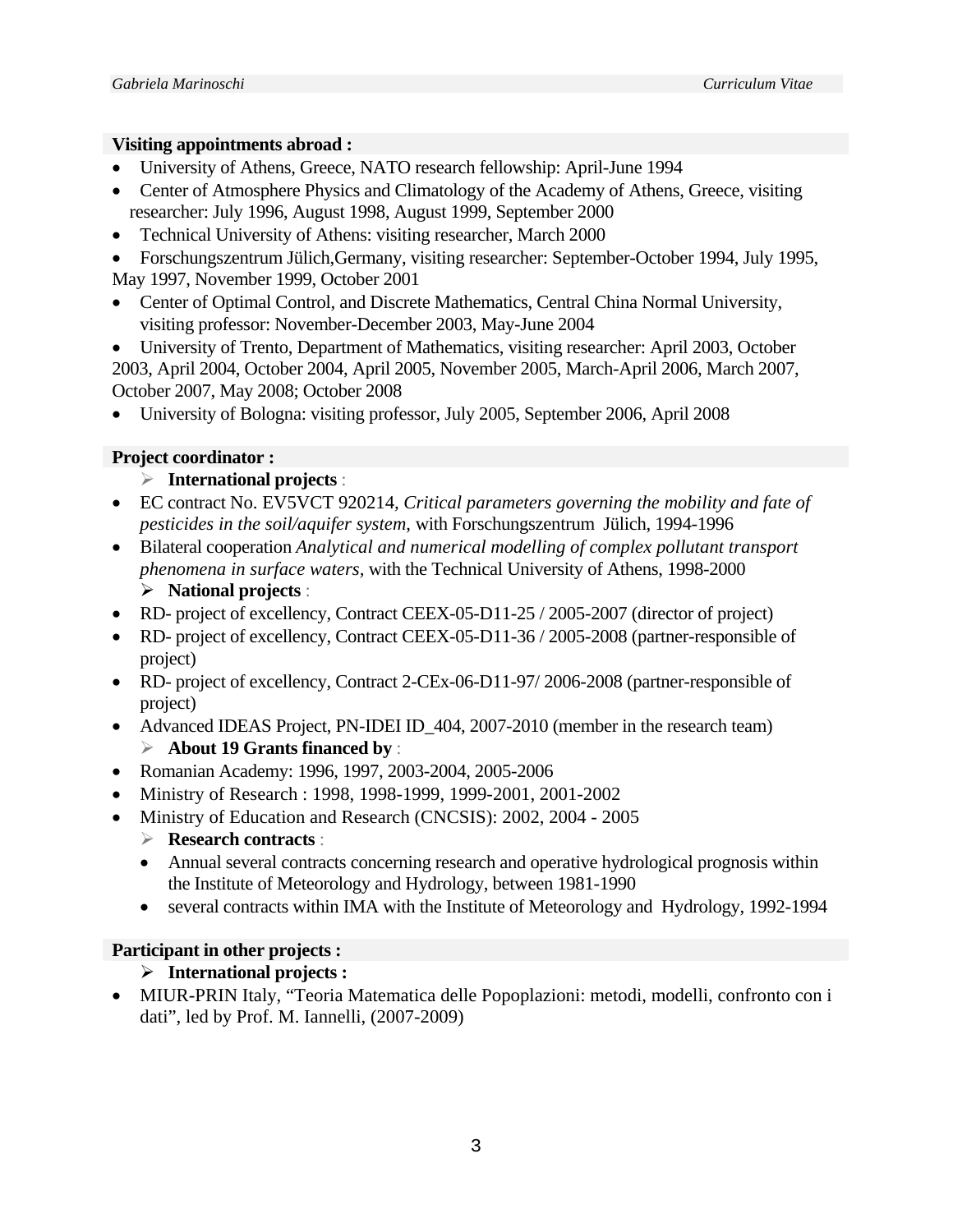### **Participation at international meetings :**

# ¾ **Invited conference speaker**:

- 7-ème Colloque Franco-Roumain de Mathematiques Appliquées, Craiova, Romania, August 30- September 3, 2004
- 8<sup>th</sup> International Symposium on Automatic Control and Computer Science, Iasi, Romania, October 22 - 23, 2004
- International Conference Inverse Problems, June 19-24, 2005, Cortona, Italia
- International workshop "Functional methods in biomathematics", August 10-16, 2005 Galanesti, Romania
- Conférence Francophone sur la Modélisation Mathématique en Biologie et en Médecine, Craiova, July 12-14, 2006 (**plenary conference)**
- 8-ième Colloque Franco-Roumain de Mathématiques Appliquées, Chambery, August 28 September 1, 2006
- International Conference on Applied Analysis and Differential Equations, ICAADE, Iasi September 4-9, 2006 (**plenary conference**)
- Conference Matematica Oggi per l'Uomo e l'Ambiente, Montecatini March 26-29, 2007
- Evolution Equations: Direct and Inverse Problems, University of Bologna, September 18-20
- Direct, Inverse and Control Problems, University of Roma, La Sapienza, June 23-28
- 6th Congress of Romanian Mathematicians, Bucharest, June 28-July 4, 2007 (**plenary conference**)
- Conference Mathematical Models for Complex Systems, Cortona, September 25-29, 2007
- 9-ième Colloque Franco-Roumain de Mathématiques Appliquées, Brasov, August 27 September 2, 2008
- Exploratory Workshop "Differential Equations and Applications in Life Sciences", Iasi, September 3-7, 2008
- Direct, Inverse and Control Problems, Cortona, September 22-26 2008.
- $\triangleright$  Talks:
- $\bullet$  1<sup>st</sup> European Conference of Fluid Mechanics, Cambridge, UK, September 1991
- ECMI Workshop, Bucharest, July 1995
- ICIAM Congress, Hamburg, 1995
- $\bullet$  9<sup>th</sup> ECMI Congress, Lyngby, Denmark, July1995
- The  $29<sup>th</sup> ESGI$  (European Study Group in Industry) meeting, Oxford, UK, March 1996
- VII<sup>th</sup> Conference on Nonlinear Analysis, Numerical Analysis, Applied Mathematics and Informatics, Constanta, May 1999
- $\bullet$  1<sup>st</sup> Workshop on Mathematical Modelling of Environmental Problems, Bucharest, Romania, July 2003
- $2<sup>nd</sup> Workshop on Mathematical Modeling of Environmental and Life Science Problems,$ Bucharest, Romania, July 2003
- GAMM Conference, Abano Terme, Italy, March 24-28, 2003
- NPDE2003, Alushta, Ukraine, September 15-21, 2003
- Conference "New Trends in Continuum Mechanics", Constanta, Romania, September 8-12, 2003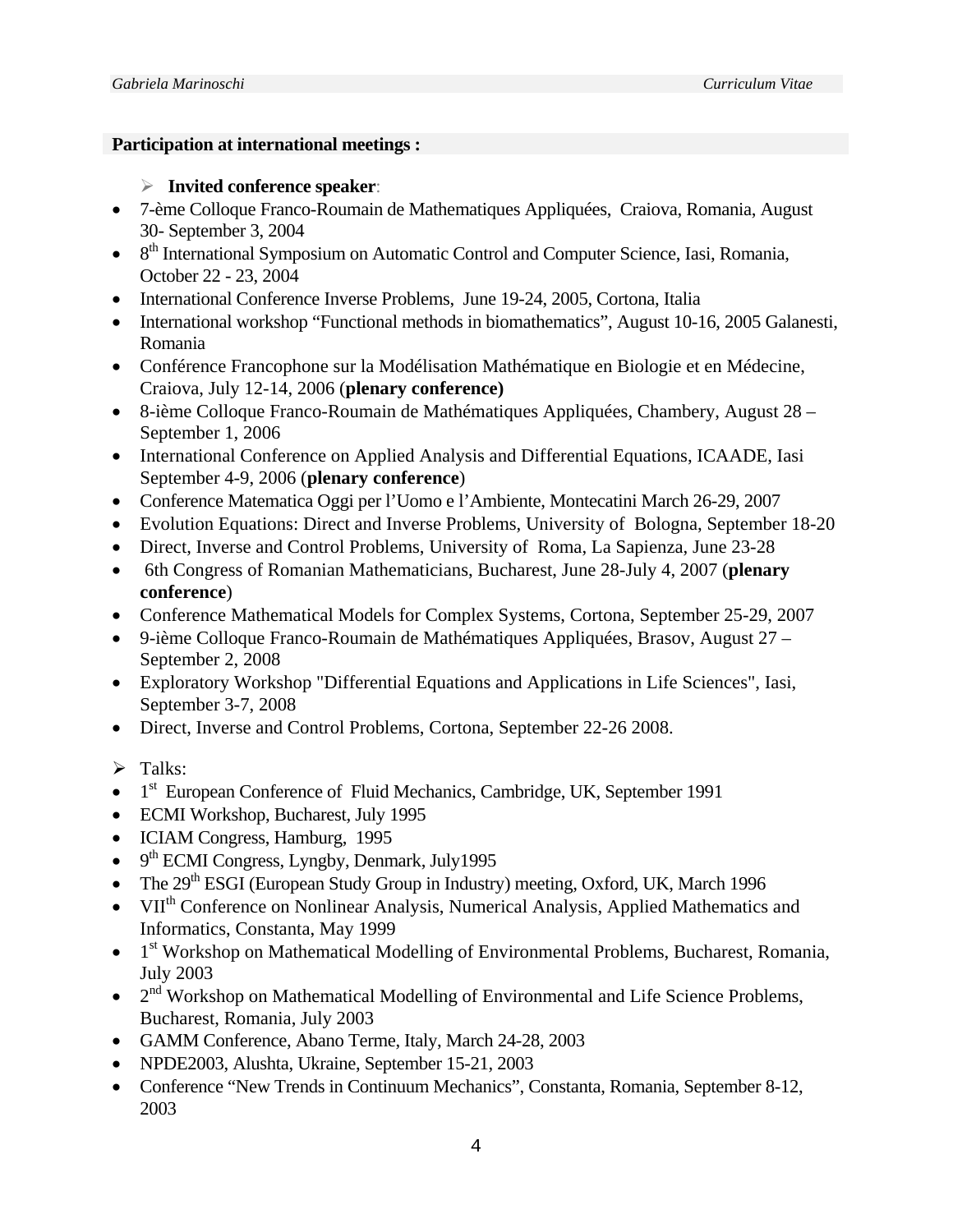4<sup>th</sup> Workshop on Mathematical Modelling of Environmental and Life Science Problems, Constanta, Romania, September 2005

5<sup>th</sup> Workshop on Mathematical Modelling of Environmental and Life Science Problems, Constanta, Romania, September 2006

# **Invited conferences abroad:**

- Forschungszentrum Jülich, Germany: September 1994, May 1997, October 2001
- University of Trento: April 2003, April 2005
- Institute of Mathematics of the Chinese Academy of Sciences, Wuhan, China: November 2003
- Center of Optimal Control, and Discrete Mathematics, Central China Normal University: June 2004
- Department of Mathematics, University of Bologna: September 2004, July 2005, April 2008

# **Editorial activity :**

- Scientific secretary of the editorial board of the Romanian Academy journal Mathematical Reports, since 2000
- Reviewer for Mathematical Reviews
- Reviewer for Transport in Porous Media, NODEA and other international journals

# **Organization of scientific meetings :**

- First Workshop on Mathematical Modelling of Environmental Problems, Bucharest, June 17-21, 2002 (main organizer)
- Vth Congress of Romanian Mathematicians (member of the organization committee), Pitesti, June 2003
- Second Workshop on Mathematical Modelling of Environmental and Life Problems, Bucharest, July 2003 (main organizer)
- Fourth Workshop on Mathematical Modelling of Environmental and Life Problems, Constanta, September 2005 (member of the organization committee)
- International workshop "Functional methods in biomathematics", August 10-16, 2005 Galanesti, Romania (member of the organization committee)
- Franco-Roumaine Conference de Biomathématique, Craiova, July 2006 (member in the scientific board)
- 8-ième Colloque Franco-Roumain de Mathématiques Appliquées, Chambery, 28 aug-1 sept. 2006 (co-organizer of the minisymposium Biomathématiques)
- FifthWorkshop on Mathematical Modelling of Environmental and Life Problems, Constanta, September 2006 (member of the organization committee)
- SixthWorkshop on Mathematical Modelling of Environmental and Life Problems, Constanta, September 2006 (member of the organization committee)
- 6th Congress of Romanian Mathematicians, Bucharest, June 28-July 4, 2007 (member of the organization committee)
- 9-ième Colloque Franco-Roumain de Mathématiques Appliquées, Brasov, August 28 Sept. 2, 2008 (co-organizer of the minisymposium Nonlinear PDE in applied sciences)
- International workshop "Differential Equations and Applications in Life Sciences", September 3-7 2008, Iasi